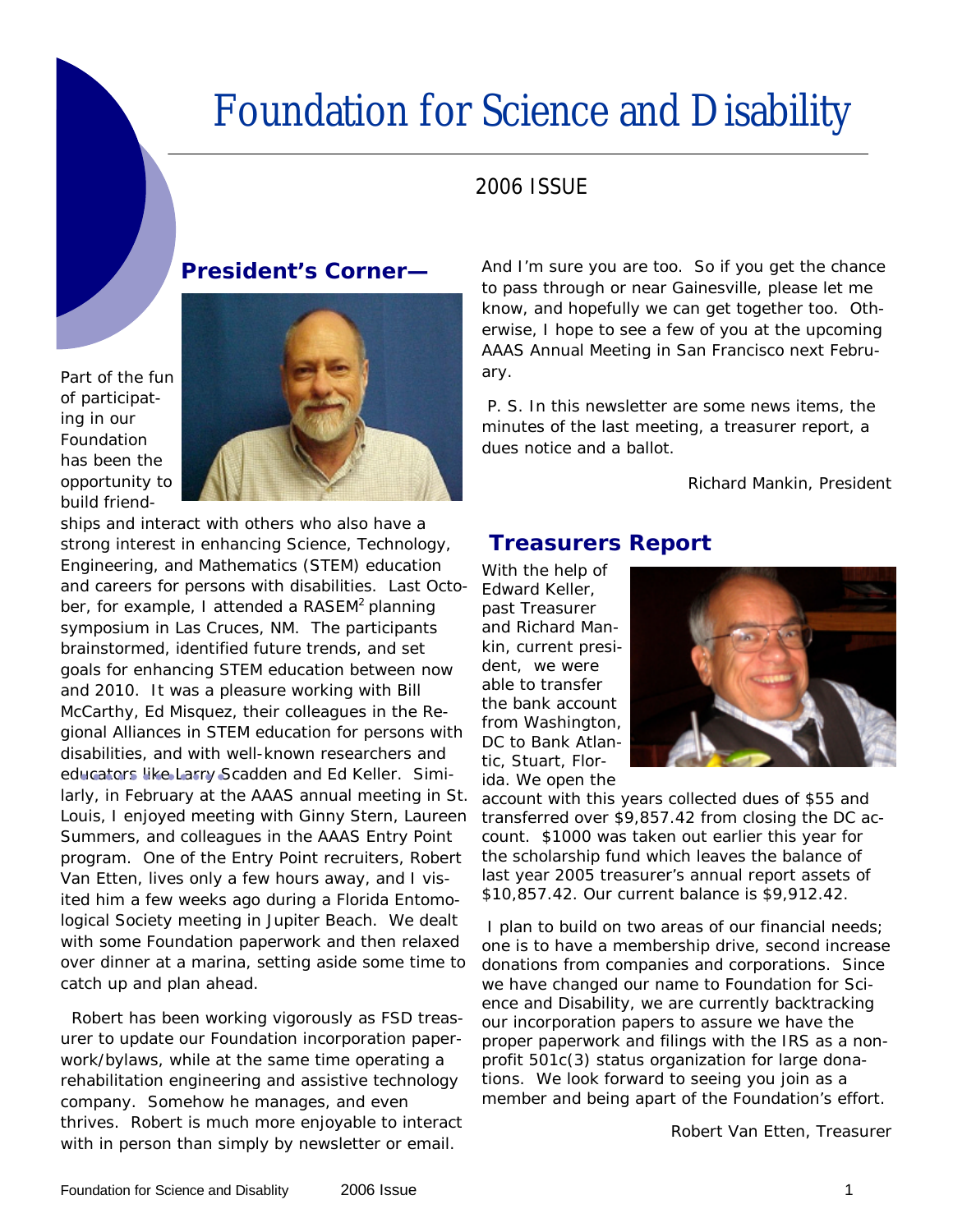#### **INSTRUCTIONAL STRATEGIES for STUDENTS with DISABILITIES**

From volumes that have been written about strategies that work, we found them to be scattered in papers, books, lecture notes, symposia, web-sites, etc. We have organized and summarized many (hopefully most) of them into the seven most common types of disabilities (as used by the special education community). Some 98% of the students in special education are in eight types of Impairments, viz: Attention Deficit, Behavioral, Communication, Hearing, Intellectual, Learning, Motor/Orthopedic, and Visual. There are also eight types of instructional methods in general use, viz., Over-arching Strategies, Teacher Presentation, Laboratory, Reading, Group Interaction/Discussion, Research, Field Experiences, and Testing.

The main web-site (above) houses some 800 strategies among the eight impairments . Although the web-site title indicates that it is Science oriented, one only needs to ignore those sections on "Laboratory" and "Field Experiences", and the site is just fine for courses in "English" or" History" or "Economics" etc.

Nearly a quarter-million" hits" have been received on the three disability related sites (accessible in the above site). Feedback is requested and is quite frequently received, and answered when applicable.

Contributed by Ed Keller (ekeller@wvu.edu)

## **2006 Student Grant Awardee**

Melodi King, a student in the chemical engineering program at the University of Arizona, received an award for travel involved with her studies on hydrogen studies for fuel cells. Melodi was in the American Association for the Advancement of Science Entry Point program, and participated in the 2006 AAAS Meeting Luncheon for Students with **Disabilities** 

Congratulation, Melodi!

#### **Follow-up on Previous Student Grant Awardees**

Here is some information from previous students who have kept in touch. Cheryl Fogle, an anthropology student at the University of New Mexico received the 2005 FES student grant. Cheryl is working now as an archaeologist at the US Corps of Engineers

My Lien Nguyen, the 2002 awardee, sent us a report on her ethnobotanical research in Viet Nam. Ethnobotany is the study of dynamic relationships among peoples and their botanical resources. My Lien visited Ha Noi, Bien Hoa, and Ho Chi Minh City, collecting plants, interviewing families, and analyzing botanical specimens. She had some hints for persons using wheelchairs in a developing country, such as having a lightweight, folding chair, extra pairs of wheelchair gloves, a large bag to hold things on the back of your chair, and tools to fix the wheelchair when something breaks.

Cassandra Quave, 2001 award winner is finishing up a degree in ethnobotany at Florida International University. Cassandra did her research in Italy. She has posted a website at http:// www.etnobotanica.us/ .



We encourage past award winners to keep in touch. Just drop Richard Mankin an email.

Richard Mankin adjusting sound equipment at University of Florida Lab

#### **Job opportunity—**

 In support of the Office of Public Liaison, below you will find further details about this amazing opportunity. Please spread the word to those in your network. We encourage widespread distribution of this information.

Contribution from Karen Race: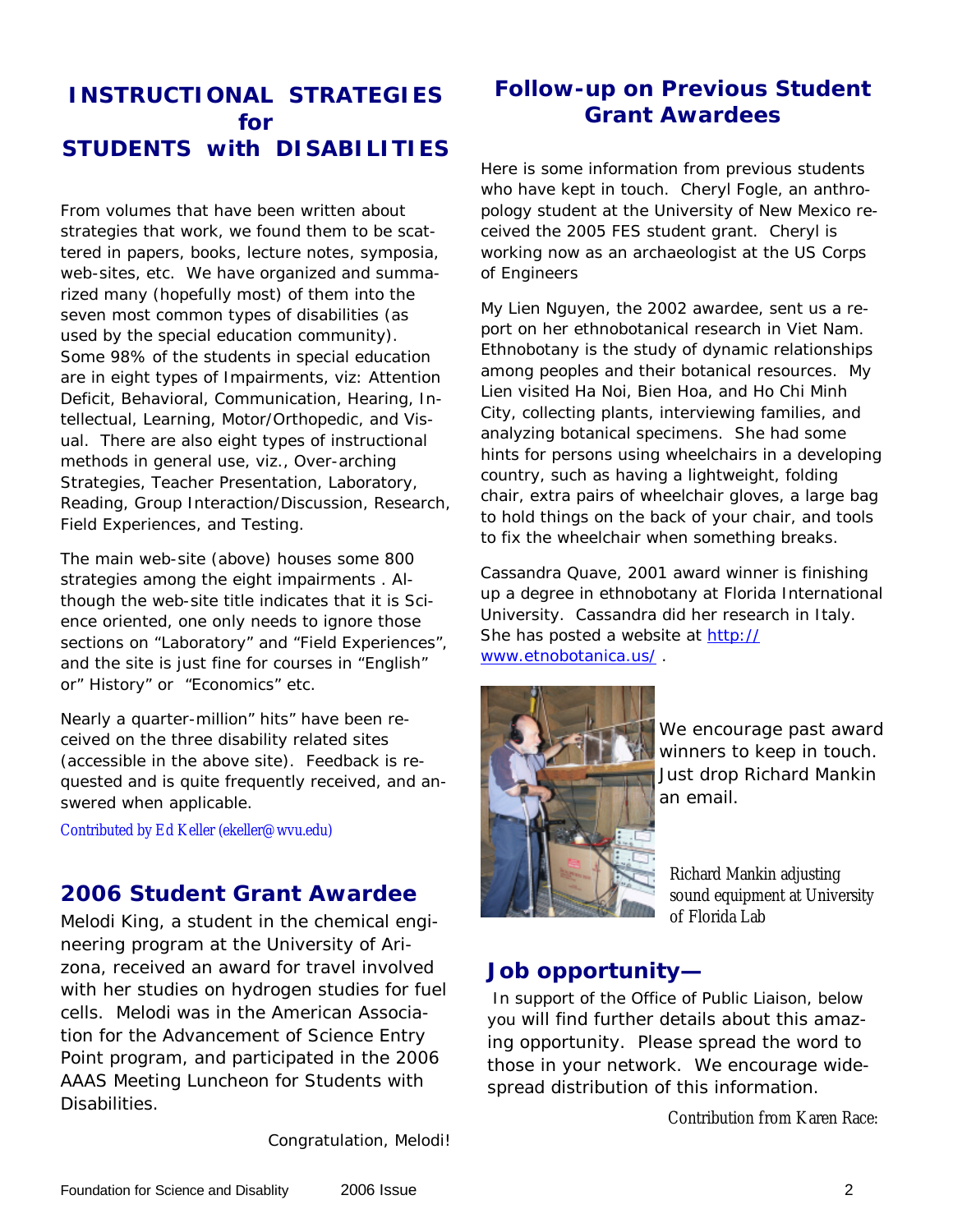# **Notices of Upcoming Internships**

 Sponsor: American Association of People with Disabilities Program Number: 81300

Title: Mitsubishi Electric America Foundation-AAPD Congressional

Internship Program: E-mail: aapdcongintern@aol.com

Program URL:

http://www.aapd-dc.org/internships/internship07/ MEAFinternInfo07.htm

SYNOPSIS: The sponsors offer a congressional internship program for undergraduate students with disabilities. The internships provide an opportunity for students with disabilities to work on Capitol Hill for eight (8) weeks and acquire valuable work experience that will enrich their academic studies. As congressional interns, participants gain insight into congressional office operations, public policy development, and constituentsí roles in the legislative

and political processes.

Deadline(s): 12/01/2006

Link to full program description:

http://www.infoed.org/new\_spin/spin\_prog.asp? 81300

## **THE WHITE HOUSE INTERNSHIP PROGRAM**

 The White House Internship Program offers an excellent opportunity to serve our President and explore public service. We are seeking exceptional candidates to apply for this highly competitive program. In addition to normal office duties, interns attend weekly lectures, tours, and complete an intern service project. Interns may serve a term in the Fall, Spring or Summer. All candidates must be at least 18 years of age, hold United States citizenship, and be enrolled in a college or university.

 We hope you will explore our White House Intern Website for additional information at:

#### http://www.whitchouse.gov/governmcnt/whintern.html.

 To apply, read and complete the White House Intern Application. A strong application includes the

following:

- \* sound academic credentials
- \* history of community involvement and lead ership
- \* solid verbal/written communication skills
- \* demonstrated interest in public service

 Completed application materials must be submitted to Karen Race,

Deputy Director and Intern Coordinator in the office of White House

Personnel, at intern\_application@whitehouse.gov prior to the

following deadlines: Applications due October 13, 2006 for SPRING 2007 term - (January 9 to May 11, 2007)

 If you have questions you may contact Karen Race by phone, (202) 456-5979 or by

e-mail: intern\_\_application@whitehouse.gov

#### **ENTRY POINT**

An internship program of the American Association for the Advancement of Science (AAAS), offers outstanding paid, 10-week internships and semester co-ops in major companies throughout the United States, including NASA, IBM, NOAA, Merck, Lockheed Martin and Google.

Available to students with disabilities majoring in life sciences, physical sciences, computer science, engineering, mathematics, and other quantitativelybased fields (e.g. finance and economics).

Qualifying students must:

- ? ? Be full-time undergraduate or graduate students
- ?? Have a B average GPA (or higher)
- ?? Be a U.S. citizen

For more information, contact: LAUREEN SUMMERS **E-mail:** Lsummers@aaas.org

Project on Science, Technology and Disability

AAAS 1200 New York Avenue, NW Washington, DC 20005 Phone: (202) 326-6649

Or Apply Online at

http://www.entrypoint.org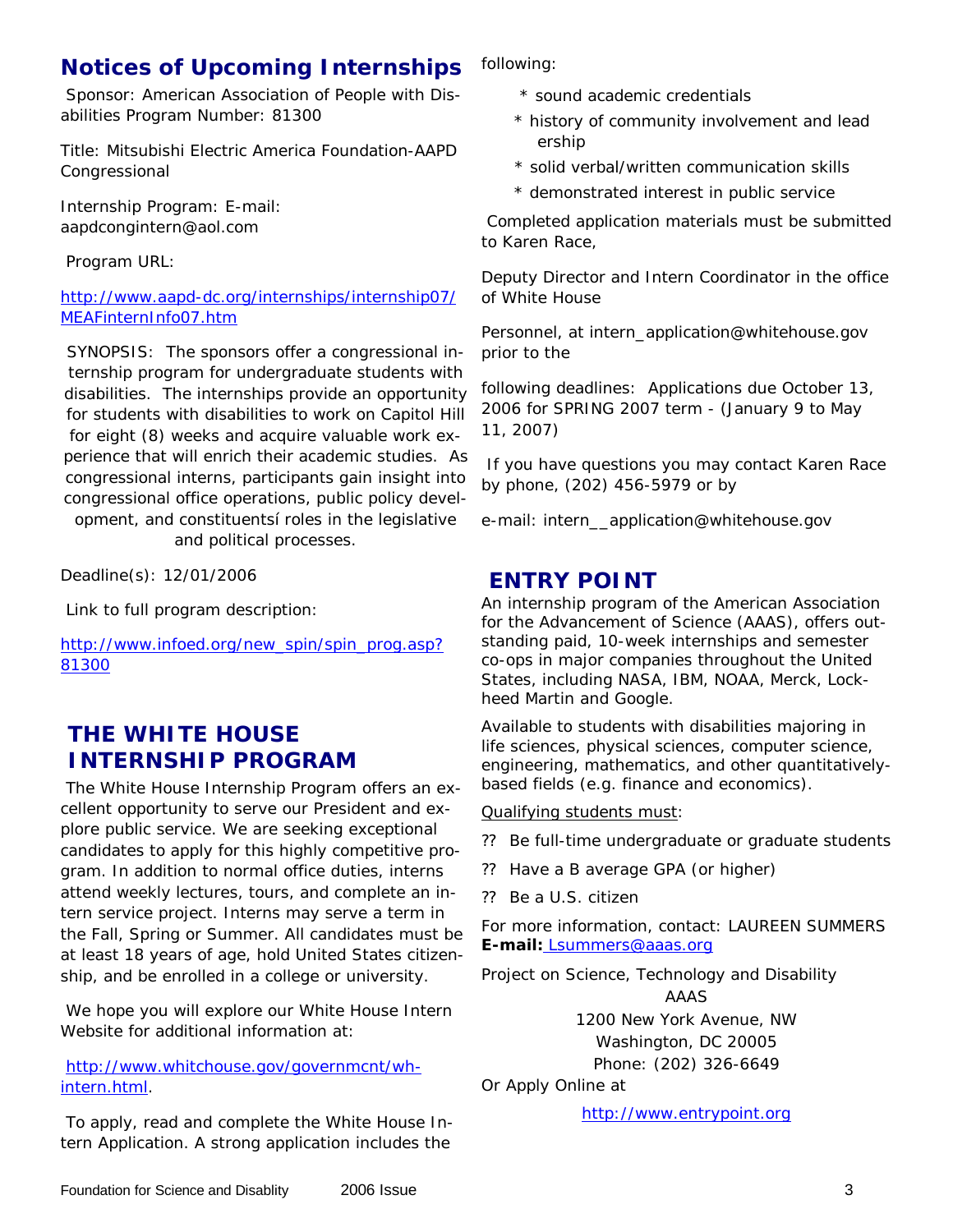# Minutes of the Annual Meeting of the Foundation for Science and Disability

Washington Room A America's Center 701 Convention Plaza St. Louis, MO 63101

#### **Call to Order/Introductions –**

*Attendees:* Kelly Halacka-Gilkey (kelly.m.gilkey@nasa.gov) Betty Ingram (bolhasas@comcast.net) Ed Keller (ekeller@labyrinth.net) Mark Leddy (mhleddy@wisc.edu) Latasha Mason Teshami Reid (tnreid@usfca.edu) Laureen Summers (*lsummers@aaas.org*) Robert Van Etten (vanetten@adelphia.net), Treasurer Richard Mankin (rmankin@gainesville.usda.ufl.edu), Acting Chair, for Ed Misquez (emisquez@nmsu.edu), who could not attend.

All of the attendees introduced themselves.

#### **Minutes**

The minutes from the February 19, 2005 annual meeting in Washington, DC were reviewed and approved unanimously as posted at http://www.ars.usda.gov/sp2UserFiles/person/3559/annmeetminute05.html

#### **Science Student Grant Committee Report** - Richard Mankin

Committee – Richard Mankin, Betty Weaver The committee received about 350 requests for applications. No complete, valid applications were returned to us.

 It was moved, seconded, and unanimously approved that the previous year's awardee be contacted to determine their eligibility for a second year of grant support.

#### **Officer Elections/Nominations**

Richard Mankin was nominated for President for the term beginning February 2007. Elections will be held in April.

#### **New Business**

Robert Van Etten noted that some of the Foundation paperwork was in the name of Foundation for Science and the Handicapped. It was moved, seconded, and unanimously approved that the minutes clarify that in 1993 the Foundation changed its name from Foundation for Science and the Handicapped to Foundation for Science and Disability. Robert will establish whatever changes are necessary for the Articles of Incorporation and the IRS.

 There was considerable discussion of possible new initiatives that the Foundation may wish to undertake. An example of a problem that might be addressed was the frequent difficulties that occur when persons with disabilities pass through security checkpoints at airports, and the possibility that these issues should be brought to the attention of security agencies. Another was the need for improved linkages with other organizations involved in activities with disabled persons, including the Council for Exceptional Children and the Regional Alliances for Science, Technology, Engineering and Mathematics. Richard Mankin and Mark Leddy made plans to discuss these linkages further. There also was interest in maintaining linkages with Science Education for Students with Disabilities (SESD), particularly because several FSD members are also members of SESD.

 Submitted February 18, 2006. Richard Mankin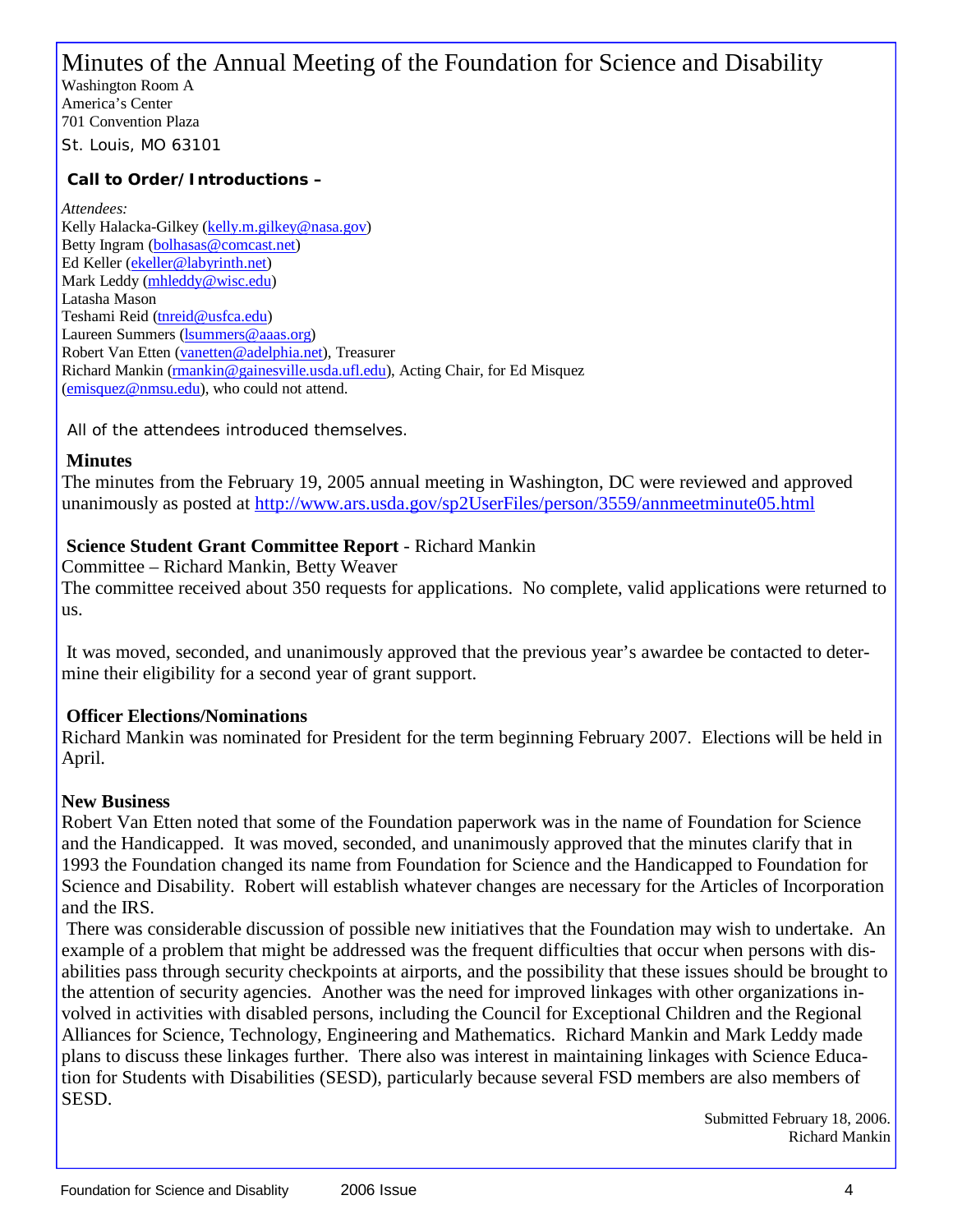#### **Past Treasurer's Report**

Ed Keller presented the treasurers report for the period of January 1-December 31, 2005

 There was discussion about the process of transferring



papers and funds from the previous treasurer, Ed Keller, to the new treasurer, Robert Van Etten. Previously lost papers concerning the Foundation Articles of Incorporation and Bylaws have been found at AAAS headquarters by Laureen Summers, and Robert will use these papers to bring the charter up-to-date. Richard Mankin and Ed Keller will assist as needed.

\*Funds for postage, list up-dating, and dues notice mailings to the membership were donated by Ed Keller.

|                            | <b>2005</b> | 2004      |
|----------------------------|-------------|-----------|
| <b>ASSETS:</b>             |             |           |
| Cash on Hand               | 10,857.42   | 3,932.05  |
| Money Market Account       | 0.00        | 6,834.88* |
| <b>Total Assets</b>        | 10,857.42   | 10,766.93 |
| <b>INCOME:</b>             |             |           |
| Dues+Contributions         | 1,090       | 1,155.00  |
| Interest                   | 0.00        | 13.75     |
| <b>Total Income</b>        | 1,090.00    | 1,168.75  |
| <b>EXPENSES:</b>           |             |           |
| <b>Newsletters</b>         | <b>NONE</b> | 214.00*   |
| Postage                    | $\ast$      | 205.00    |
| <b>Student Award</b>       | 1,000.00    | 1,000.00  |
| <b>Bank Service Charge</b> | 14.00       | 28.08     |
| <b>Total Expenses</b>      | 1,014.00    | 1,447.08  |
| <b>NET INCOME:</b>         | 76.00       | -278.33   |
|                            |             |           |

Tear line for ballot

# Foundation for Science and Disability 2007 Ballot

## **President (2007-2009)**

Richard Mankin \_\_\_\_

(www.ars.usda.gov/pandp/people/people.htm ?personid=3559)

\_\_\_\_\_\_\_\_\_\_\_\_\_\_\_\_\_\_\_\_\_\_\_\_\_\_\_\_\_\_

Write-In (name)

## **Treasurer (2007-2009)**

Robert Van Etten \_\_\_\_

(users.adelphia.net/~vanetten/about%20us.htm)

\_\_\_\_\_\_\_\_\_\_\_\_\_\_\_\_\_\_\_\_\_\_\_\_\_\_\_\_\_\_\_\_\_\_\_\_\_\_\_\_\_\_\_\_\_\_

Write-In (name)